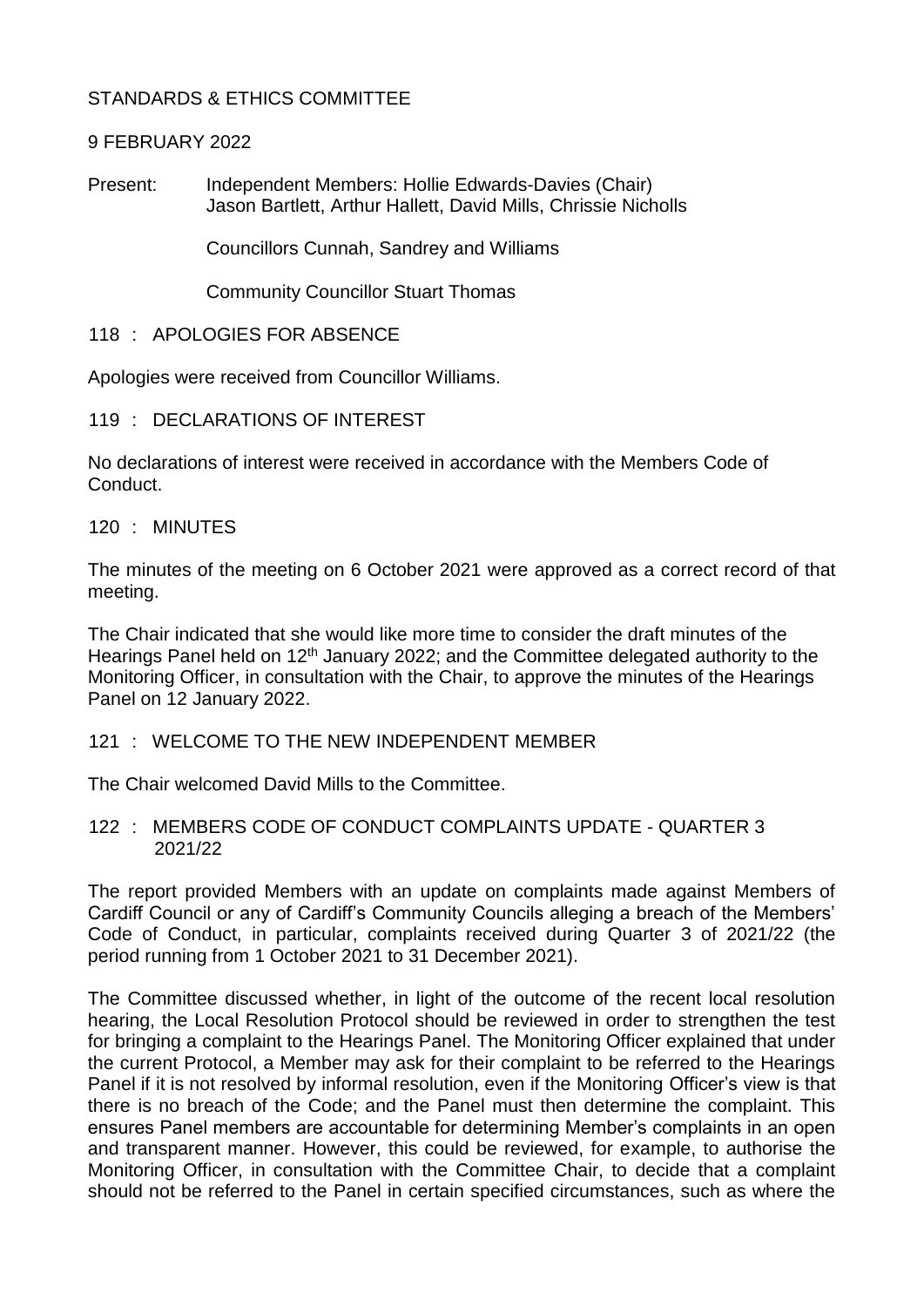Monitoring Officer's view is that there is insufficient evidence of any breach of the Code. Members indicated that it would be useful for the Committee to have the opportunity to review the Local Resolution Protocol at a future meeting.

The Community Council member expressed concern at the number of complaints from Community Councils and offered his assistance to Officers, if appropriate, when discussing issues with the Clerks.

RESOLVED:

To note the contents of the report.

### 123 : OBSERVATIONS OF MEETINGS

The Committee discussed the feedback in relation to a meeting of the full Council, which had also been shared with the Lord Mayor for his information, and were pleased to note the positive feedback.

Members discussed observing at future Council, Community Council and other Committee meetings. It was agreed that a list of meeting dates be distributed to Members. The Chair welcomed the interest shown by Members.

Members also discussed the possibility of observing induction and training sessions for new Elected Members. Officers confirmed that this would be possible.

### RESOLVED:

To note the meeting observation feedback received, as set out in Appendix A to the report; and

To continue to observe meetings of the Council, Committees and Community Councils and provide feedback to the Committee.

## 124 : REGISTRATION OF GIFTS AND HOSPITALITY RECEIVED BY MEMBERS

The report provided Members with the opportunity of considering the gifts and hospitality received by Members, which have been registered during the period from 1<sup>st</sup> November 2020 to 31<sup>st</sup> December 2021, in accordance with rules set under the Members' Code of Conduct.

During consideration of this item Members commented on the small number of registrations for hospitality and queried how much confidence there was that all cases had been declared. Officers advised that it was incumbent on Elected Members to declare all hospitality. There had been a reduction in declarations but that could be accounted for by the lockdown period.

Members were advised that the overwhelming majority of Councillors have attended Code of Conduct refresher sessions and officers were as confident as they could be, that declarations were being made in accordance with the Code of Conduct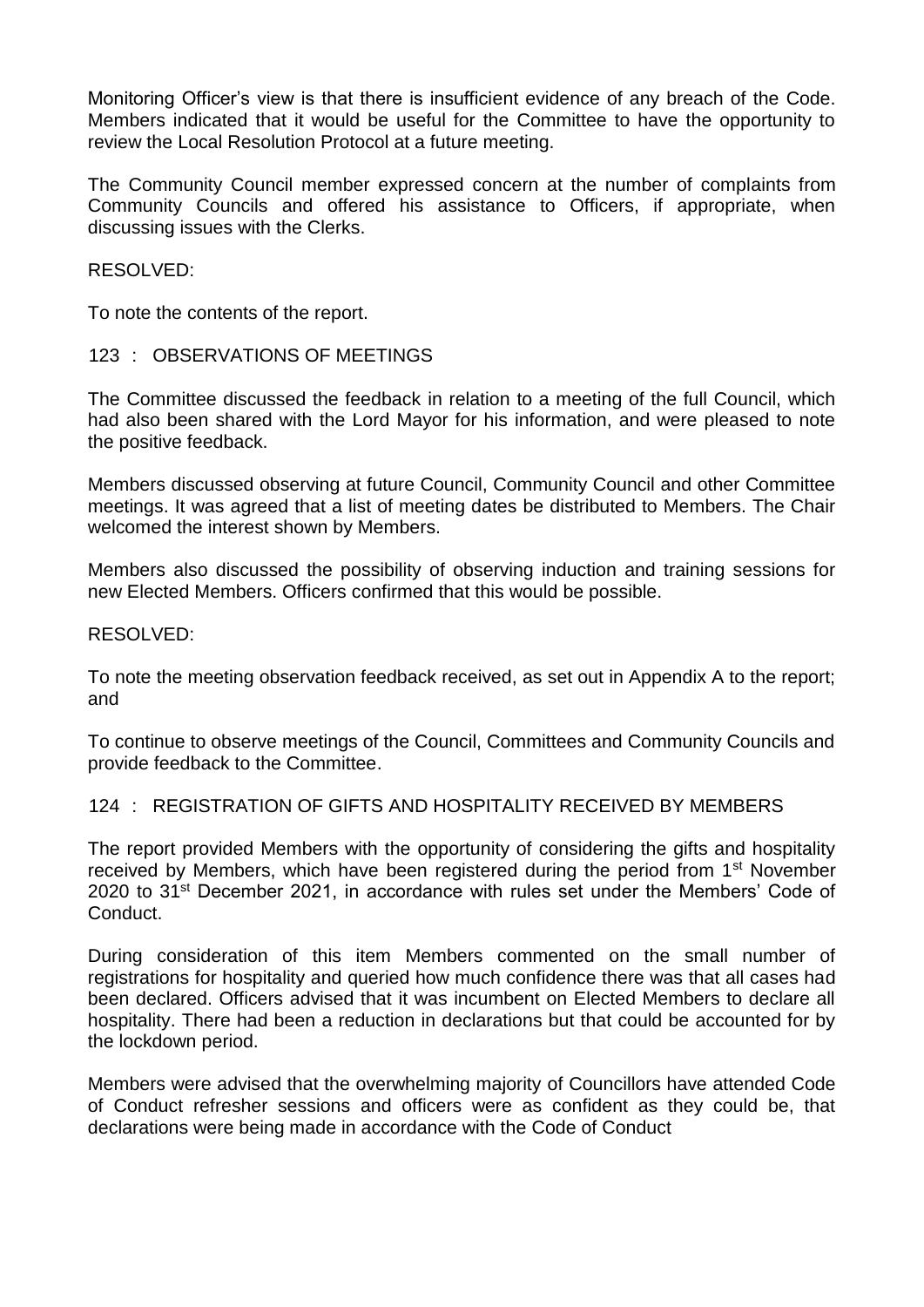## RESOLVED:

To note the information supplied at Appendix A and Appendix B on the registration of hospitality, gifts and other benefits received by Members during the period from 1st November 2020 to 31st December 2021.

### 125 : PUBLIC SERVICES OMBUDSMAN FOR WALES - ANNUAL LETTER 2020/21; ANNUAL REPORT 2020/21; AND CODE OF CONDUCT CASEBOOK 2020/21

The Chair invited Members to comment on the Annual Letter and Report, which provides an overview of all complaints considered by the Ombudsman during the year 2020/21 followed by an analysis of the complaints received in relation to Cardiff Council. Those discussions are summarised below:

 Members observed and Officers concurred that the number of complaints considered by the Ombudsman in relation to Cardiff was low in comparison with the size of population. Officers observed that it reflected the fact that standards of behaviour had improved and that it was something the city could be proud of.

## RESOLVED:

To note the information set out in the report and its appendices.

## 126 : REVIEW OF THE ETHICAL STANDARDS FRAMEWORK

The Committee were advised of the Independent Review Report which had concluded the current arrangements are largely fit for purpose, but recommended certain changes to the Framework, including a number of changes to the Model Code of Conduct.

The recommended changes included

- making Code of Conduct training mandatory;
- amending the Model Code of Conduct to require that any complaint should be considered for local resolution before it can be referred subsequently to the Public Services Ombudsman;
- formalising guidance on social media:
- ensuring that members of Standards Committees should receive training on how to hold Hearings;
- creation of an All-Wales Forum for Independent Chairs of Standards Committees;
- and a recommendation that the Chair of the Standards Committee should play a leadership role, along with the Chief Executive, the Monitoring Officer and the leaders of political groups, in promoting high standards of conduct across the Council.

The review found that there were serious concerns about bullying, a lack of respect or otherwise generally disruptive behaviour by some Members at meetings of Town and Community Councils, and suggested this might be mitigated by a requirement for mandatory training of councillors and greater use of local resolution procedures.

Officers observed that many of the recommended practices were already carried out at Cardiff Council, and that the second recommendation would result in a significant increase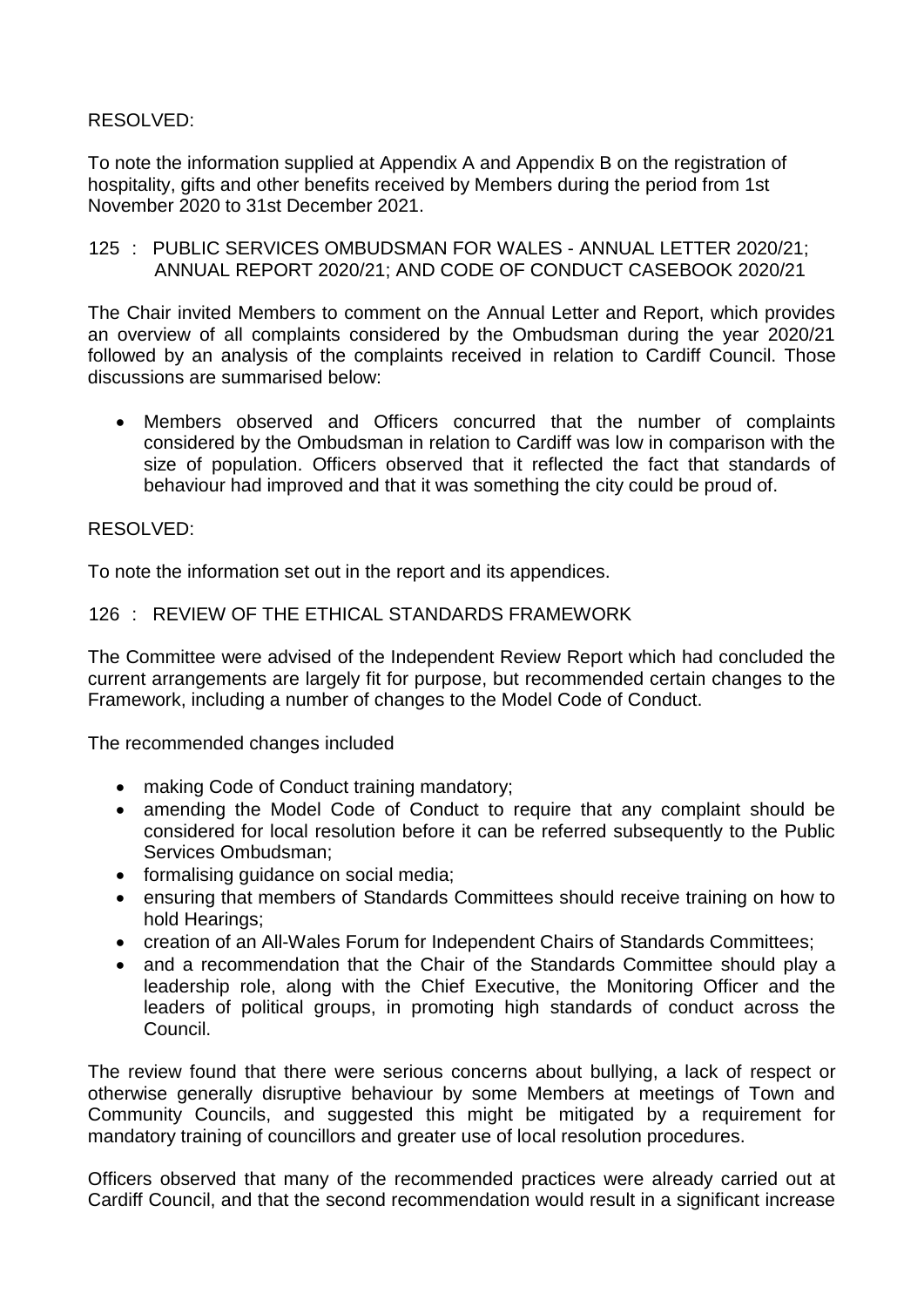in the number of complaints to be dealt with by the Monitoring Officer and the Standards and Ethics Committee, with associated resource implications, as well as raising questions around independence.

Members were asked to comment or raise questions on the information received. Those discussions are summarised below:

- Members discussed the take up of bespoke training and adoption of local resolution procedures by Community Councils. Officers advised that a number of Community Councils had adopted local resolution procedures. All Community Councils have offered training to their members but not all members have taken it up as it is not mandatory. Officers have provided training to some Community Councils but others have made their own arrangements.
- Members instructed the Monitoring Officer to feedback the Committee's concerns about the recommendation that all complaints should be considered for local resolution, in relation to resource implications and questions around independence.
- Members discussed the precedent set by the Calver case in the context of the prevention of cases of misconduct. Officers observed that training focused on the need to maintain appropriate standards of behaviour.
- There was concern about the higher level of female Councillors reporting unacceptable behaviour. The view was expressed that robust behaviour that was not in itself in breach of the Code could nevertheless have a negative cumulative impact especially on younger female Councillors and might lead them to not seek re-election. Members commented that the standard of behaviour in committees was better than in full Council.
- The view was expressed that there should be more support for Elected Members who were subjects of complaints against them. Officers advised that a Confidential Counselling service was available and that the support for Elected Members was continually reviewed.
- Members expressed the view that the precedent set by the Calver case was not helpful in relation to power and gender imbalances and that the comment in regard to robust political debate could be taken advantage of and lead to bad behaviour. It was observed that junior Councillors could often feel intimidated by the behaviour of senior Elected Members even when no intimidation was intended.
- Members expressed concern that the high threshold set by the Calver case could mean that complainants were set up to fail if their complaint could not meet that standard. Officers advised that potential complainants were advised if their complaint was not likely to succeed. Many potential complainants who might have a strong case choose not to pursue it because they do not wish to subject themselves to the stress.
- Members expressed appreciation for the difficult work of Councillors. The view was expressed that the perennial nature of comments about behaviour in Member Surveys indicated there was a problem that had not been addressed.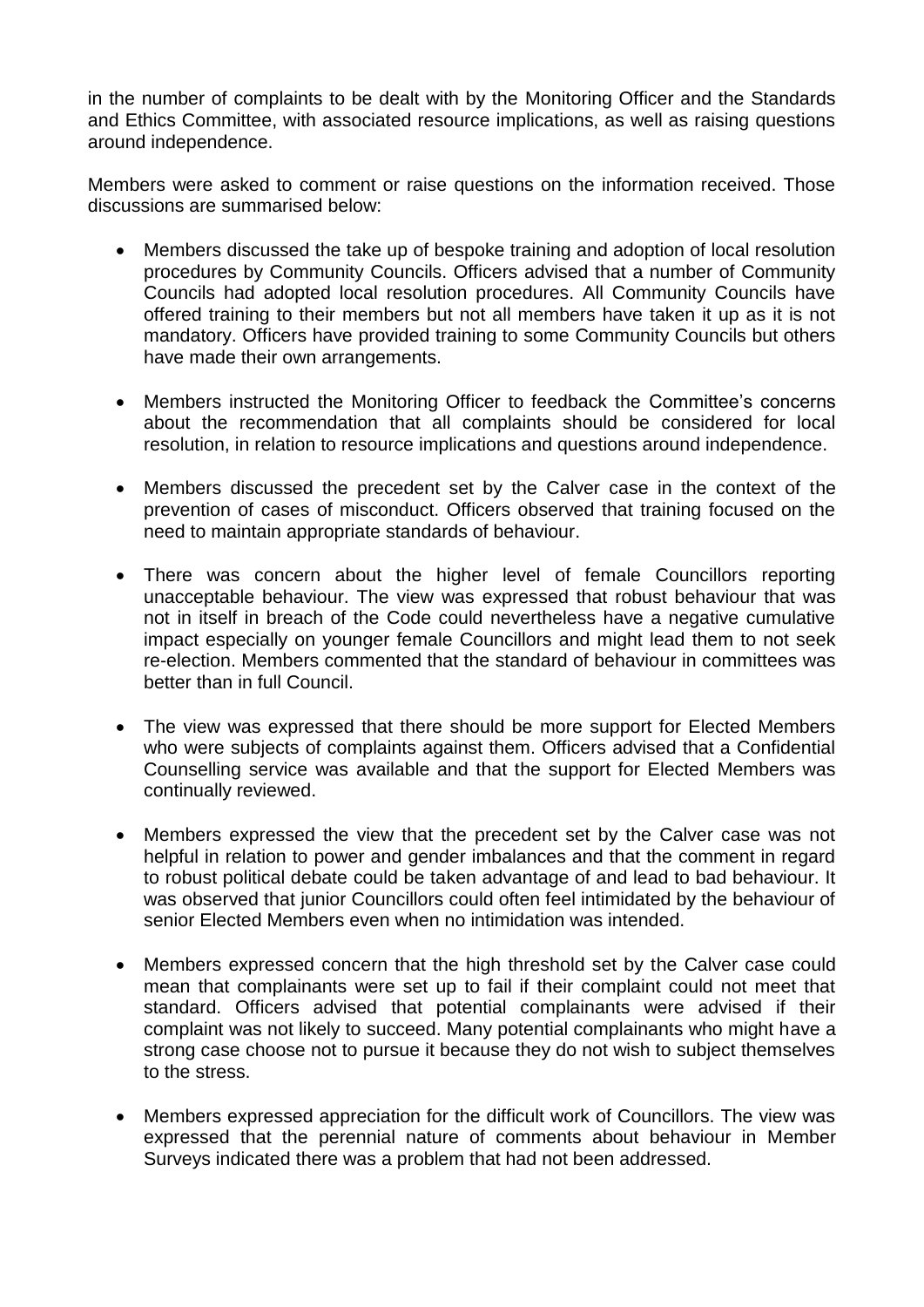- Members discussed unconscious bias in relation to the culture surrounding social activities among Councillors. Officers advised that there had been non-mandatory training in unconscious bias for Elected Members, and that it will be covered in the induction training for new Members.
- Members suggested it would be useful to gather accounts of the experiences of Councillors in relation to unacceptable and intimidating behaviour and unconscious bias for use in training. Officers advised that it would be difficult to do so without breaching confidentiality.
- Members expressed the view that the outcome of a recent complaint would be discouraging to future complainants because the bar for success appeared to be so high.
- Members discussed the culture of political debate among certain Councillors and expressed the view that it was not inclusive and not the sort of culture that should be encouraged. Elected Members should be aiming for a better and more inclusive standard of conduct.
- Officers referred to incoming legislation imposing a duty on Group Leaders to promote and maintain high standards of behaviour within their groups, and proposed individual meetings with Group Leaders to discuss conduct issues, including concerns raised about the behaviour of some Senior Members.
- Officers advised that a previous Chair of the Committee had invited Councillors to discuss examples of bad behaviour with them, but had not received many responses. Members nevertheless indicated that they would welcome another approach being made to Councillors.
- Officers confirmed that there would be training for Cabinet Members in the responsibility of their position in regard to their relationships with backbenchers.

# RESOLVED:

To note the information set out in the report and its appendices.

# 127 : PREPARATION FOR LOCAL ELECTIONS 2022

The Chair invited the Monitoring Officer to introduce the report which reviewed arrangements being made to promote and maintain standards of conduct in preparation for the May 2022 local government elections. The Committee noted the draft letter which was to be sent by the Chair to all election candidates, as agreed at the meeting with group leaders and whips, asking candidates to comply with the standards of conduct in the interests of a fair and honest election.

## RESOLVED:

To note the information set out in the report and its appendices.